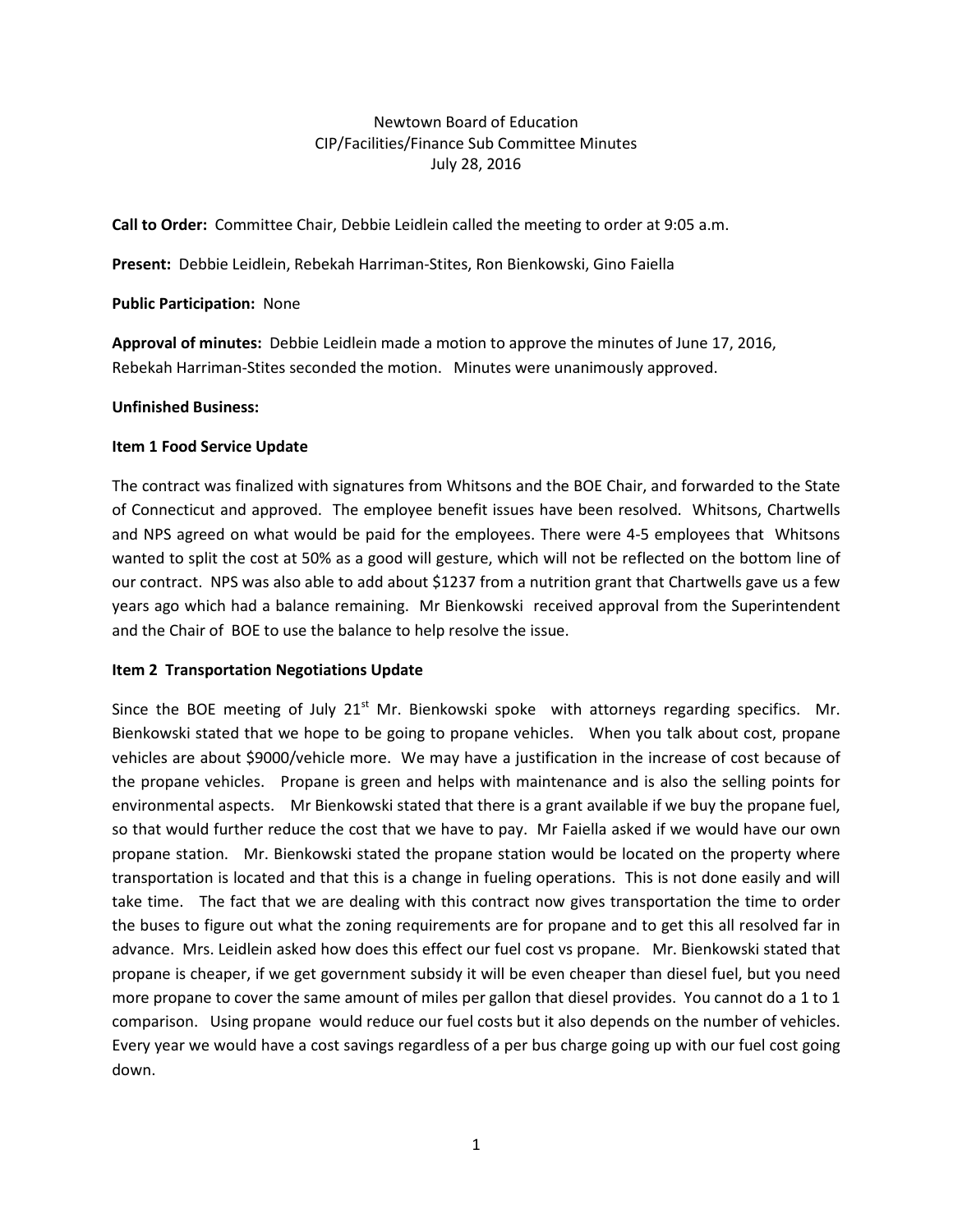#### **Item 3 Budget**

Mr. Bienkowski stated that they are still working on closing out 2015-16 budget. Bills are still straggling in.

The budget is now over allocations of the total budget but we will use the excess cost grant legislation to provide that as a revenue offset. Over all, the tuition account will show a \$900,000 deficit but is covered by the budget freeze. We will be setting up a receivable for the excess cost grant that would be available in April. The calcuations amount to set up would be about \$83,000. Once we apply the \$83,000 to the operating budget as a credit, we will be back within budget.

Mr. Bienkowski was concerned on how to present the transfers of last years budget in the next BOE meeting. Mr. Bienkowski stated he would like to explain the transfers in the narrative of the financial report in order to keep the report at a minimum. Mr. Bienkowski will ask the BOE to accept the financial report as the recommended transfers.

## **Item 4 CIP**

Mr Bienkowski stated the last CIP meeting was on June  $17<sup>th</sup>$ . Then on June  $24<sup>th</sup>$  Mr. Bienkowski, Robert Mitchell, Geralyn Hoerauf, Gino Faiella, and Joe Erardi met to talk about the HS auditorium. It was at that meeting they went over the budget. There was a preview to this in the Newtown Bee on March  $4<sup>th</sup>$ regarding the wish list. They were concerned that a lot of the things they originally wanted to get done were not able to be done. At the June  $24<sup>th</sup>$  meeting they again went over the budget and talked about adding a phase 2 to the CIP.

Mr. Faiella stated on the HS auditorium that we met our budget without doing the structural steel, rigging components , ADA equipment, stage draperies, stage lighting and controls which would be completed after the Auditorium was done. These are the things that were not included in the scope. These items would now be in the phase 2 project of the HS auditorium. Mrs. Leidlein asked for a list of these items which Mr. Faiella would provide.

Mr. Faiella stated the original scope was actually way back when we met with Bob Mitchell and having the Public Building and Site Commission involved with our CIP. We had 1.4M to bring mechanicals up to date, new carpeting, new runway lights, new seating. Then we started talking ADA with Kaestle Boos. They suggested we add in the ADA requirements. Then a wish list was created from additional requests and we ended up at 3.6M. That is the history how we got to the 3M. The project will still meet ADA requirements. Everything is included except for the items listed in the phase 2 project. These components will come up to about \$769,000. Escalated up could be \$800,000. Mr. Faiella recommends \$850,000 into CIP for 17-18. Option 1 we could push out roof replacement at Hawley, Option 2 is still working with ABS to get a real number for the boiler project for the MS. Mr Faiella stated he should have that in 2 wks. ABS's number looks like to come out to around 1.132M from 1 year ago, not 2.2M . The 2.2M includes professional services and demolition which still needs to be completed. Mr. Bienkowski stated the CIP plan would change to add the HS auditorium Phase 2 project to number